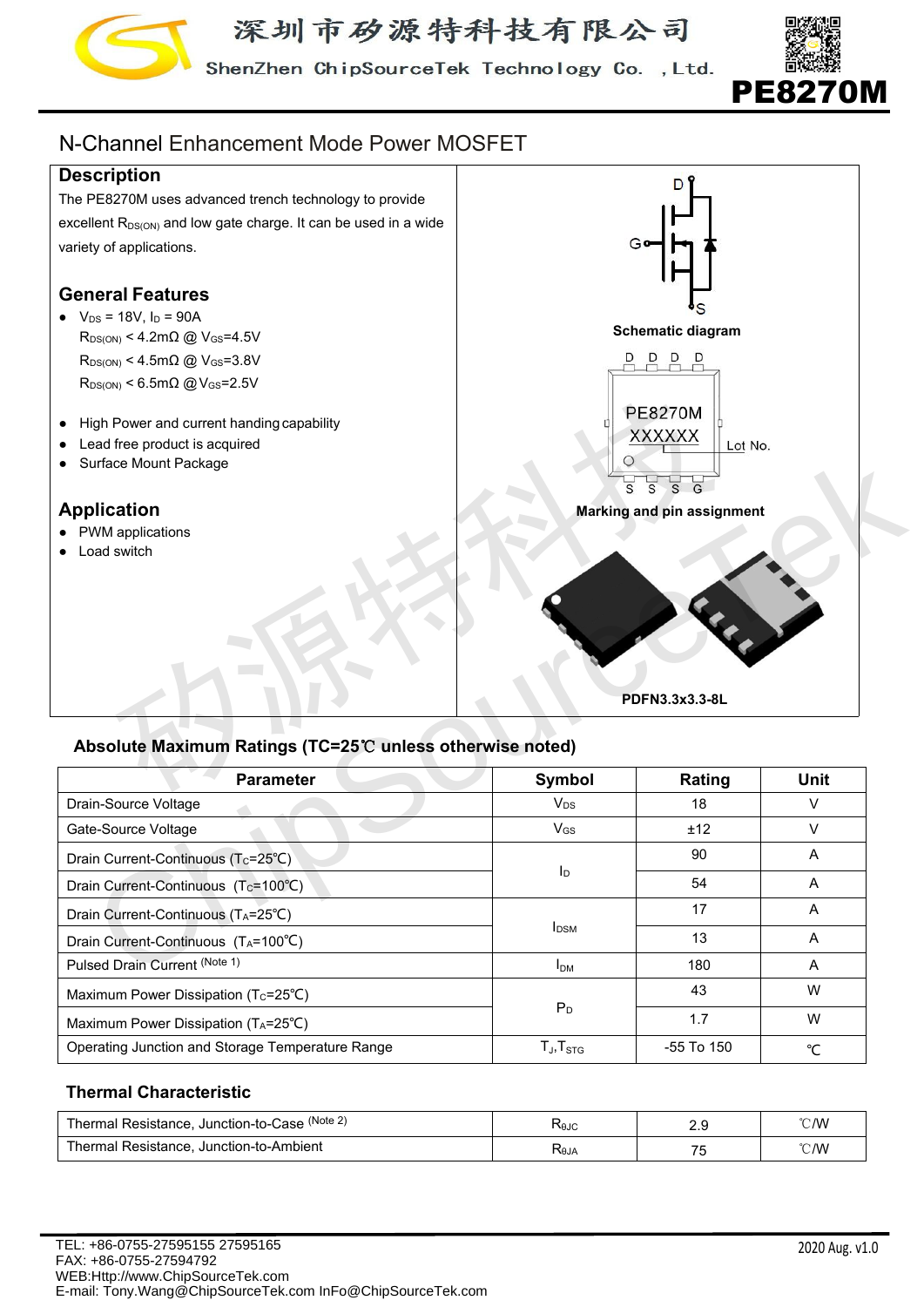

ShenZhen ChipSourceTek Technology Co., Ltd.



# **Electrical Characteristics (TC=25**℃ **unless otherwise noted)**

| <b>Parameter</b>                                                                                                                                                                                                                                            | <b>Symbol</b>              | <b>Condition</b>                                                  | Min                      | <b>Typ</b>               | <b>Max</b>               | <b>Unit</b> |
|-------------------------------------------------------------------------------------------------------------------------------------------------------------------------------------------------------------------------------------------------------------|----------------------------|-------------------------------------------------------------------|--------------------------|--------------------------|--------------------------|-------------|
| <b>Off Characteristics</b>                                                                                                                                                                                                                                  |                            |                                                                   |                          |                          |                          |             |
| Drain-Source Breakdown Voltage                                                                                                                                                                                                                              | BV <sub>DSS</sub>          | $V_{GS}$ =0V, I <sub>D</sub> =250µA                               | $\overline{\phantom{a}}$ | 18                       | $\overline{a}$           | $\vee$      |
| Zero Gate Voltage Drain Current                                                                                                                                                                                                                             | $I_{\text{DSS}}$           | $V_{DS} = 16V$ , $V_{GS} = 0V$                                    | $\overline{a}$           |                          | $\mathbf{1}$             | μA          |
| Gate-Body Leakage Current                                                                                                                                                                                                                                   | $I_{GSS}$                  | $V_{GS} = \pm 8V, V_{DS} = 0V$                                    | $\overline{\phantom{a}}$ | $\overline{\phantom{0}}$ | ±1                       | μA          |
| On Characteristics (Note 3)                                                                                                                                                                                                                                 |                            |                                                                   |                          |                          |                          |             |
| Gate Threshold Voltage                                                                                                                                                                                                                                      | $V_{\text{GS(th)}}$        | $V_{DS} = V_{GS}I_D = 250 \mu A$                                  | 0.45                     | 0.7                      | $\mathbf{1}$             | $\vee$      |
|                                                                                                                                                                                                                                                             |                            | $V_{GS} = 4.5V, I_D = 10A$                                        | 2.8                      | 3.2                      | 4.2                      | $m\Omega$   |
| Drain-Source On-State Resistance                                                                                                                                                                                                                            | $R_{DS(ON)}$               | $V_{GS} = 3.8V, I_D = 8A$                                         | 3                        | 3.4                      | 4.5                      | $m\Omega$   |
|                                                                                                                                                                                                                                                             |                            | $V_{GS}$ =2.5V, $I_D$ =6A                                         | 4.5                      | 5                        | 6.5                      | $m\Omega$   |
| Forward Transconductance                                                                                                                                                                                                                                    | $g_{FS}$                   | $V_{DS} = 5V, I_D = 5A$                                           | $\blacksquare$           | 40                       | $\overline{\phantom{a}}$ | S           |
| Dynamic Characteristics (Note 4)                                                                                                                                                                                                                            |                            |                                                                   |                          |                          |                          |             |
| Input Capacitance                                                                                                                                                                                                                                           | $\mathbf{C}_{\text{iss}}$  |                                                                   |                          | 3140                     | $\overline{\phantom{0}}$ | pF          |
| Output Capacitance                                                                                                                                                                                                                                          | $C_{\text{oss}}$           | $V_{DS} = 10V, V_{GS} = 0V,$                                      | ٠,                       | 352                      | -                        | pF          |
| Reverse Transfer Capacitance (Note 4)                                                                                                                                                                                                                       | $C_{\hbox{\tiny\rm rss}}$  | $F=1.0$ MHz                                                       | $\overline{a}$           | 320                      | -                        | pF          |
| <b>Switching Characteristics</b>                                                                                                                                                                                                                            |                            |                                                                   |                          |                          |                          |             |
| Turn-on Delay Time                                                                                                                                                                                                                                          |                            |                                                                   | $\overline{\phantom{a}}$ | 20                       | $\overline{\phantom{0}}$ | a.<br>nS    |
| Turn-on Rise Time                                                                                                                                                                                                                                           | $t_{d(on)}$<br>$t_{\rm r}$ |                                                                   | $\overline{\phantom{a}}$ | 40                       | $\frac{1}{2}$            | nS          |
| Turn-Off Delay Time                                                                                                                                                                                                                                         | $t_{d(\text{off})}$        | $V_{DD} = 10V, R_L = 1.35\Omega,$<br>$V_{GS} = 5V, R_G = 3\Omega$ | ۰                        | 72                       | $\overline{a}$           | nS          |
| Turn-Off Fall Time                                                                                                                                                                                                                                          | tf                         |                                                                   | $\blacksquare$           | 16                       | $\overline{\phantom{0}}$ | nS          |
| Total Gate Charge                                                                                                                                                                                                                                           | $Q_{g}$                    |                                                                   | $\overline{\phantom{a}}$ | 35                       | $\overline{\phantom{a}}$ | nC          |
| Gate-Source Charge                                                                                                                                                                                                                                          |                            | $V_{DS} = 10V, I_D = 7A,$                                         | $\blacksquare$           | $\mathsf 3$              | -                        | $\sf n C$   |
| Gate-Drain Charge                                                                                                                                                                                                                                           | $Q_{gs}$                   | $V_{GS} = 4.5V$                                                   | $\overline{a}$           | 10                       | $\overline{\phantom{0}}$ | nC          |
| <b>Drain-Source Diode Characteristics</b>                                                                                                                                                                                                                   | $Q_{gd}$                   |                                                                   |                          |                          |                          |             |
| Diode Forward Voltage (Note 3)                                                                                                                                                                                                                              |                            |                                                                   |                          |                          | 1.2                      | $\vee$      |
| Diode Forward Current (Note 2)                                                                                                                                                                                                                              | $V_{SD}$                   | $V_{GS} = 0V, I_S = 1A$                                           | $\blacksquare$           |                          |                          |             |
|                                                                                                                                                                                                                                                             | $I_{\rm S}$                |                                                                   | $\overline{a}$           |                          | 60                       | Α           |
| <b>Notes:</b><br>1. Repetitive Rating: Pulse width limited by maximum junction temperature.<br>2. Surface Mounted on FR4 Board, $t \le 10$ sec.<br>3. Pulse Test: Pulse Width ≤ 300µs, Duty Cycle ≤ 2%.<br>4. Guaranteed by design, not subject to product. |                            |                                                                   |                          |                          |                          |             |

#### **Notes:**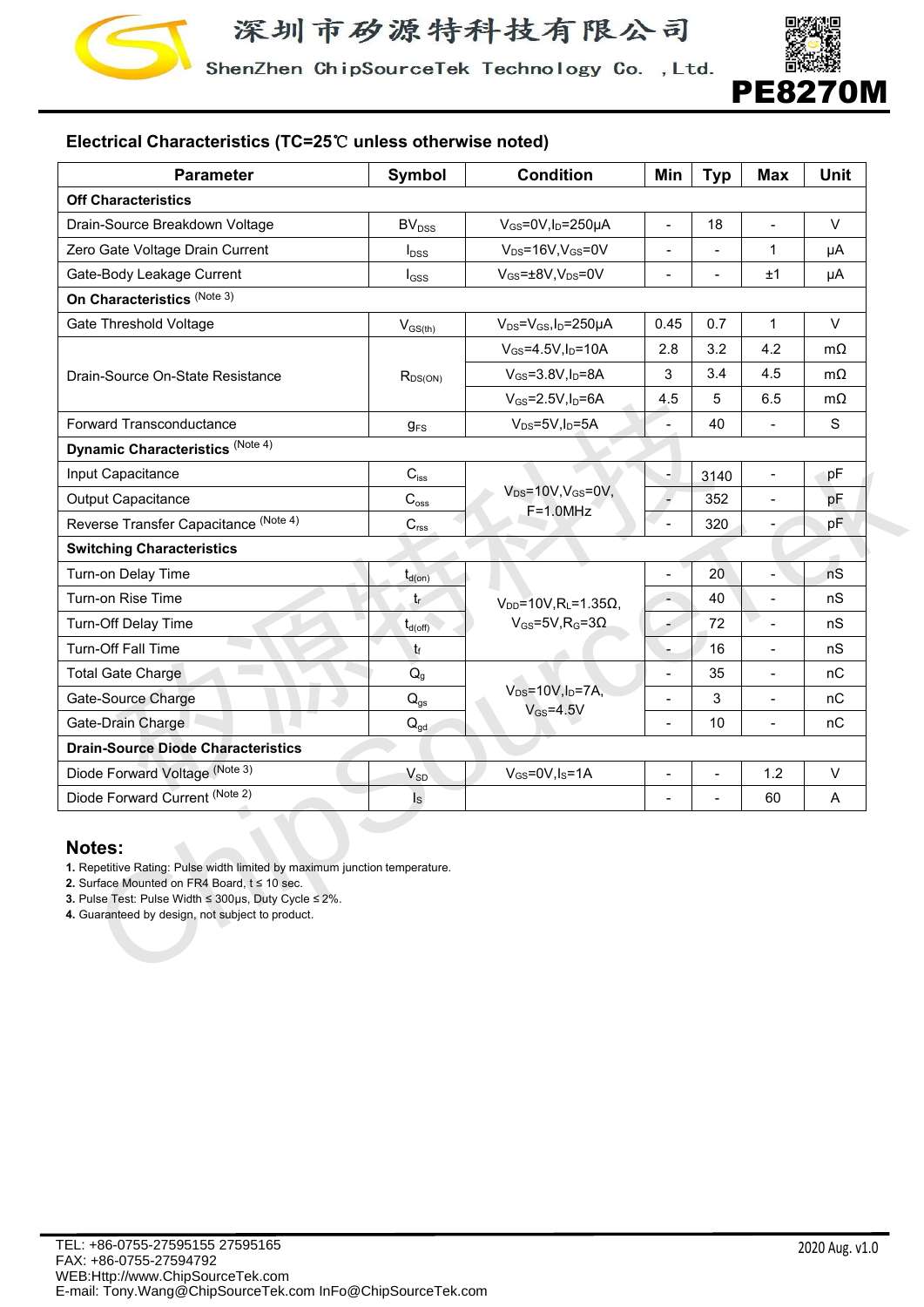

ShenZhen ChipSourceTek Technology Co., Ltd.



# **Typical Electrical and Thermal Characteristics**









 $\mathbf t$  $t_{d(on)}$  $t_{d(\text{off})}$  $\overline{\mathbf{a}}$ ner יהם **V<sub>out</sub> INVERTED**  $10<sup>o</sup>$  $10%$  $90%$  $V_{IN}$ 50%

**Figure 1 Switching Test Circuit Figure 2 Switching Waveform**



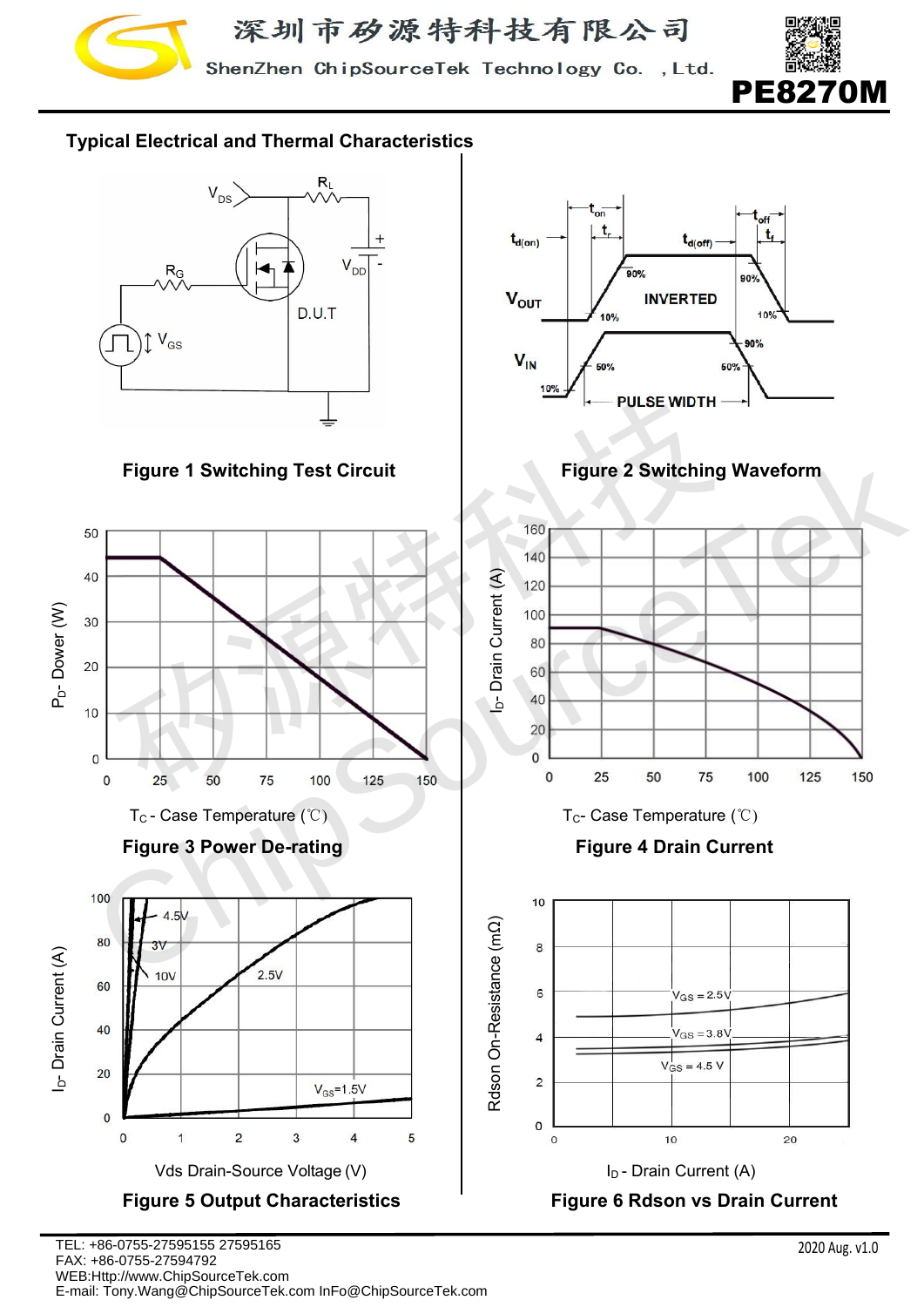

ShenZhen ChipSourceTek Technology Co., Ltd.



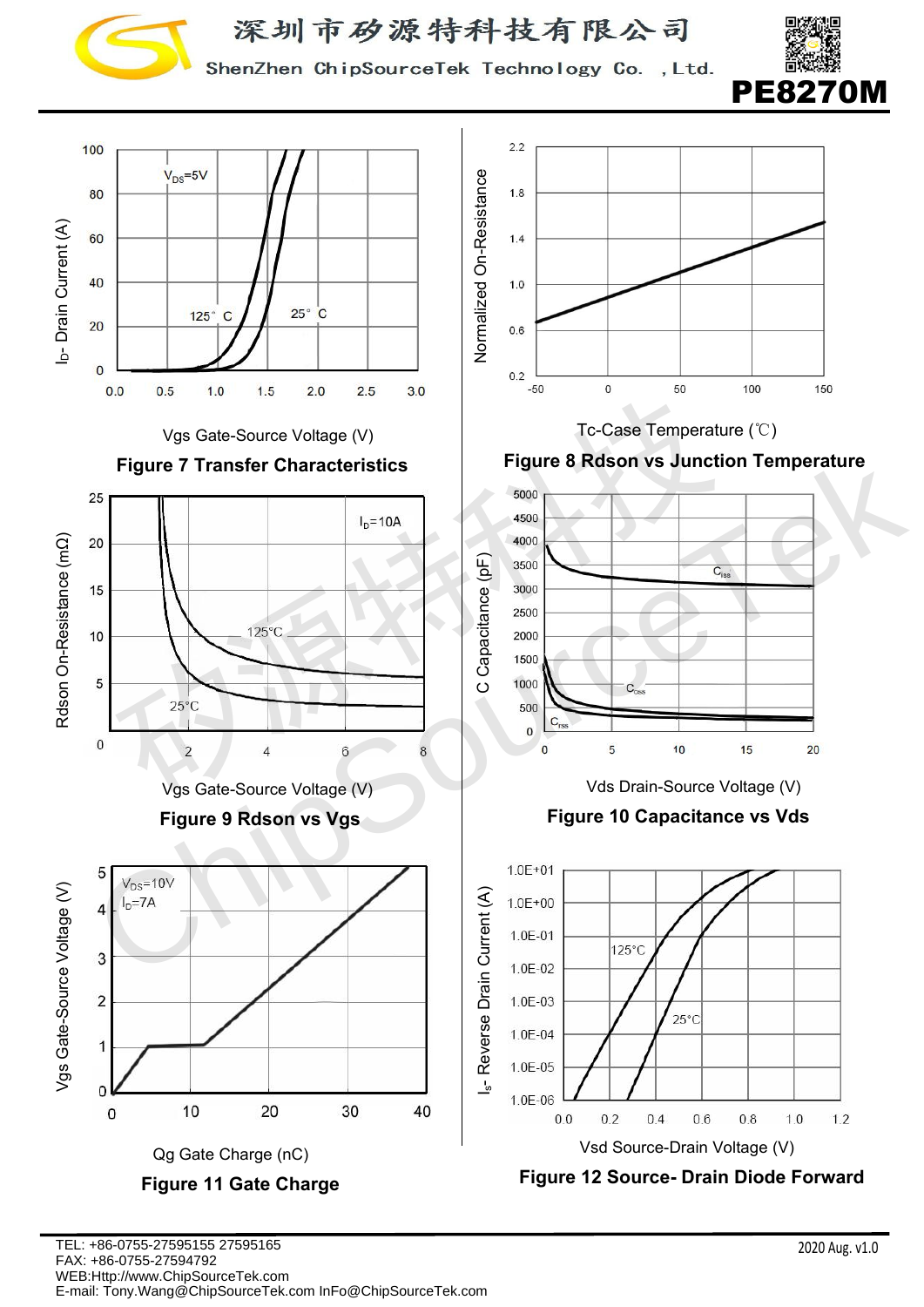

ShenZhen ChipSourceTek Technology Co., Ltd.





**Figure 13 Safe Operation Area**



Square Wave Pulse Duration(sec)

**Figure 14 Normalized Maximum Transient Thermal Impedance**